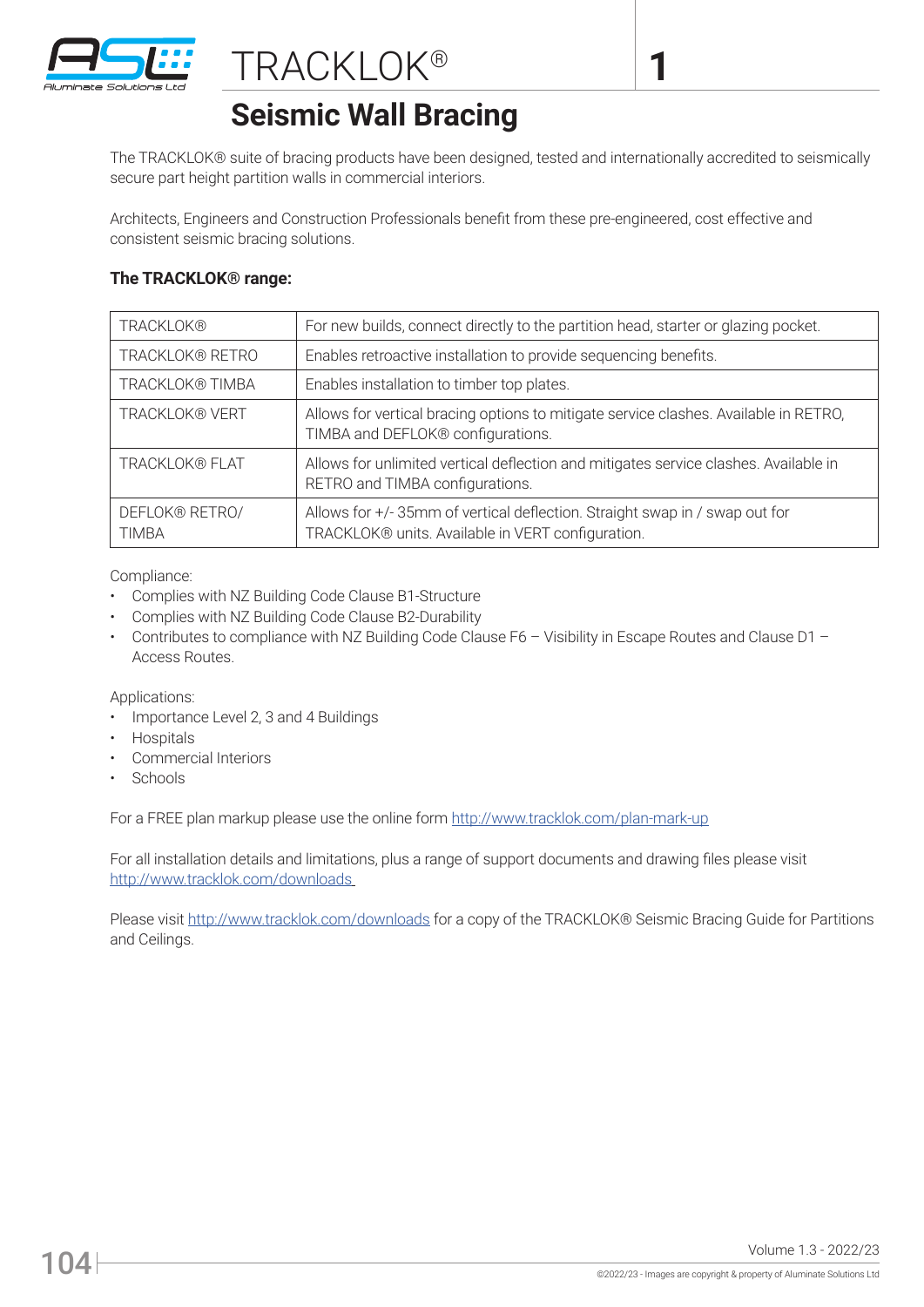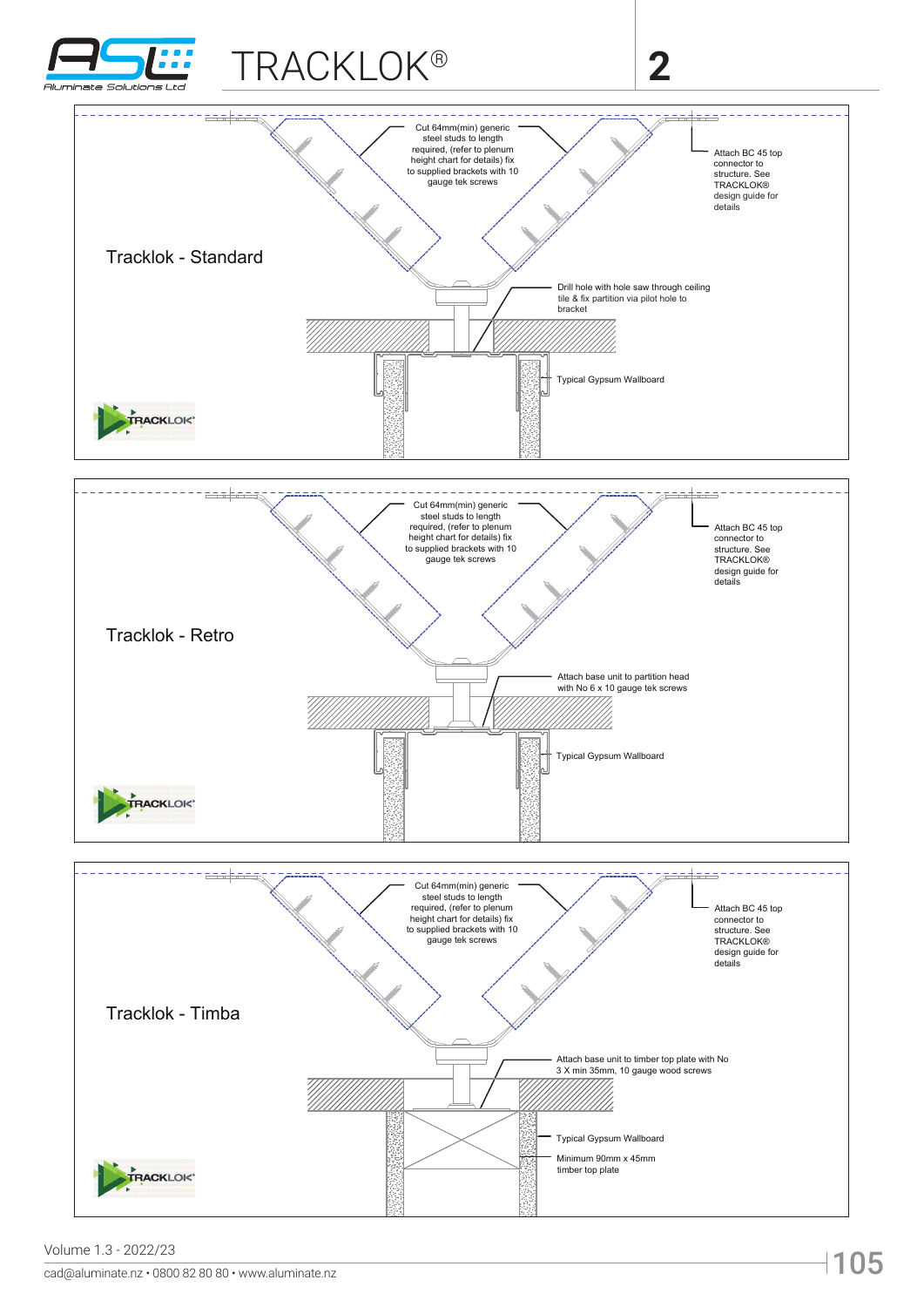

## TRACKLOK®

## **3**